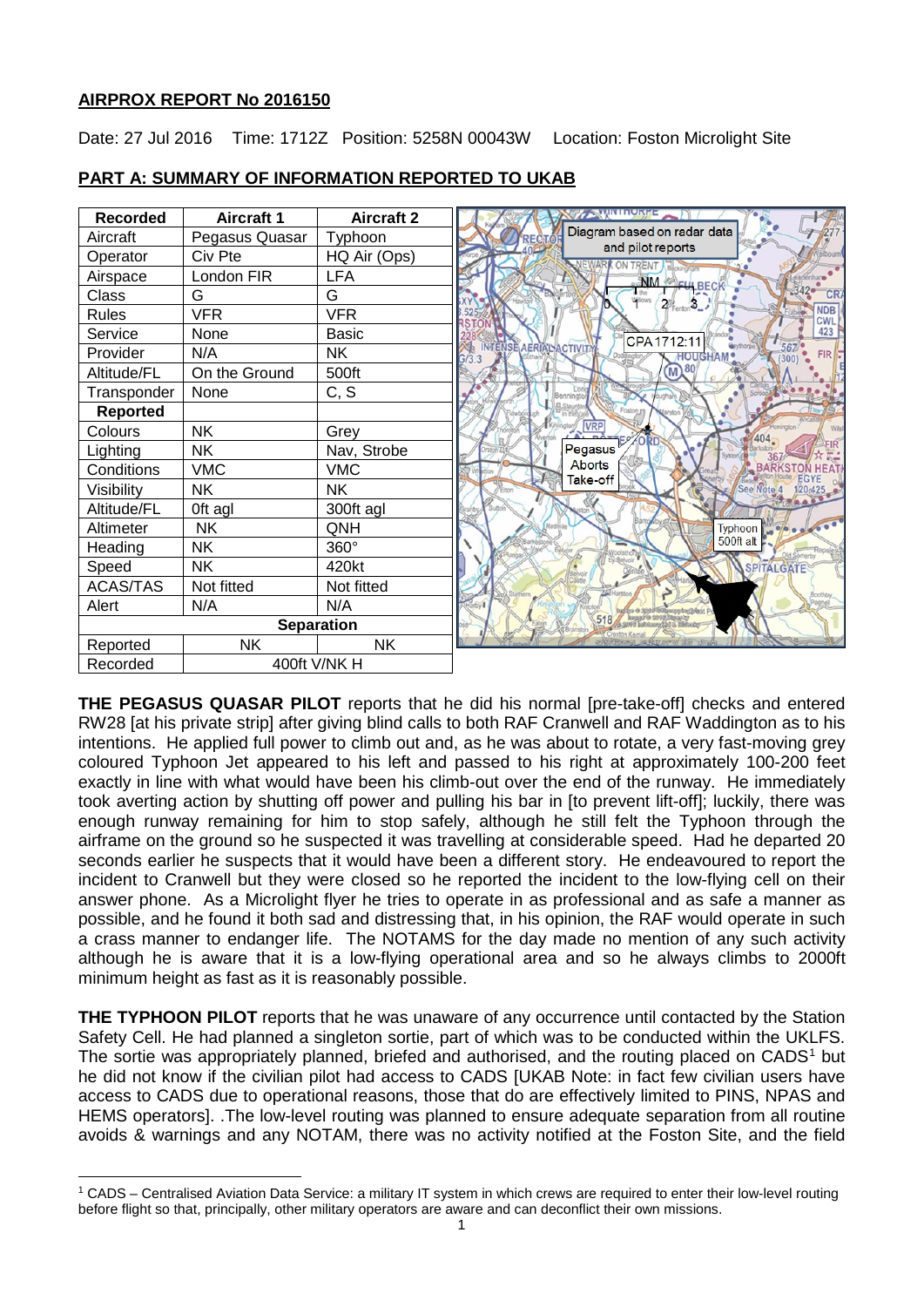itself is not marked as an airfield on either the military or civilian-produced charts. At the planning stage, he therefore had no information to suggest that microlight activity was planned. The sortie was conducted as planned. Whilst routing to the east of Foston village, subsequent analysis showed that the Typhoon had overflown the unmarked microlight site at approximately 300ft agl and 420kts. His workload at the time was assessed as 'medium', and his positional & situational awareness as 'high'. As is SOP, the aircraft transponder was 'on', with code 7001 and mode C selected, and the pilot was monitoring the low-flying UHF Common frequency.

He assessed the risk of collision as 'Low'.

## **Factual Background**

The weather at Cranwell was recorded as follows:

METAR EGYD 271650Z 28010KT 9999 FEW045 BKN250 21/11 Q1014 BLU

#### **Analysis and Investigation**

# **UKAB Secretariat**

The Pegasus and Typhoon pilots shared an equal responsibility for collision avoidance and not to operate in such proximity to other aircraft as to create a collision hazard<sup>[2](#page-1-0)</sup>.

Foston microlight site has an elevation of 33m. Radar recordings show the Typhoon overflying Foston microlight site at 500ft alt (approximately 400ft agl).

#### **Comments**

## **HQ Air Command**

This is an unfortunate incident where it appears that both pilots involved took reasonable actions to try and inform other airspace users of their activity. The Typhoon pilot had planned, briefed and authorised his sortie in accordance with current regulations. He entered his low-level route on CADS – though it is acknowledged that the Microlight pilot would not have had access to that information – with an authorised Minimum Separation Distance (MSD) of 250ft. Foston microlight site is not marked on any charts and is not mentioned as a site in the UK AIP, thus 'planning to avoid' as a barrier to MAC was not available in this instance. The Typhoon is fitted with a Mode S Transponder (but no CWS) but the microlight was not fitted with equipment that could interact with this. Blind calls to local ATC agencies (such as Cranwell and Waddington in this case) could only be effective if they gained a response, and this barrier would also only be applicable if both aircraft were visible on the controller's screen. The final barrier to MAC in Class G airspace is 'see and avoid' – the microlight pilot saw the approaching Typhoon and aborted his take off.

Routine military low-level training is not subject to NOTAM action, but information on military lowflying activity is available to all through a number of publically accessible means (internet, telephone etc.). Whilst it is commendable that the microlight pilot made the effort to contact local RAF stations to inform them of his intended activity, the Typhoon was not based at either of the stations that the pilot contacted so could not have been expected to have been informed of aerial activity taking place from an unmarked site.

#### **Summary**

 $\overline{\phantom{a}}$ 

An Airprox was reported when a Pegasus and a Typhoon flew into proximity at 1712 on Wednesday  $27<sup>th</sup>$  July 2016. Both pilots were operating under VFR in VMC, the Typhoon pilot in receipt of a Basic Service and the Pegasus pilot not in receipt of a Service.

<span id="page-1-0"></span><sup>2</sup> SERA.3205 Proximity.